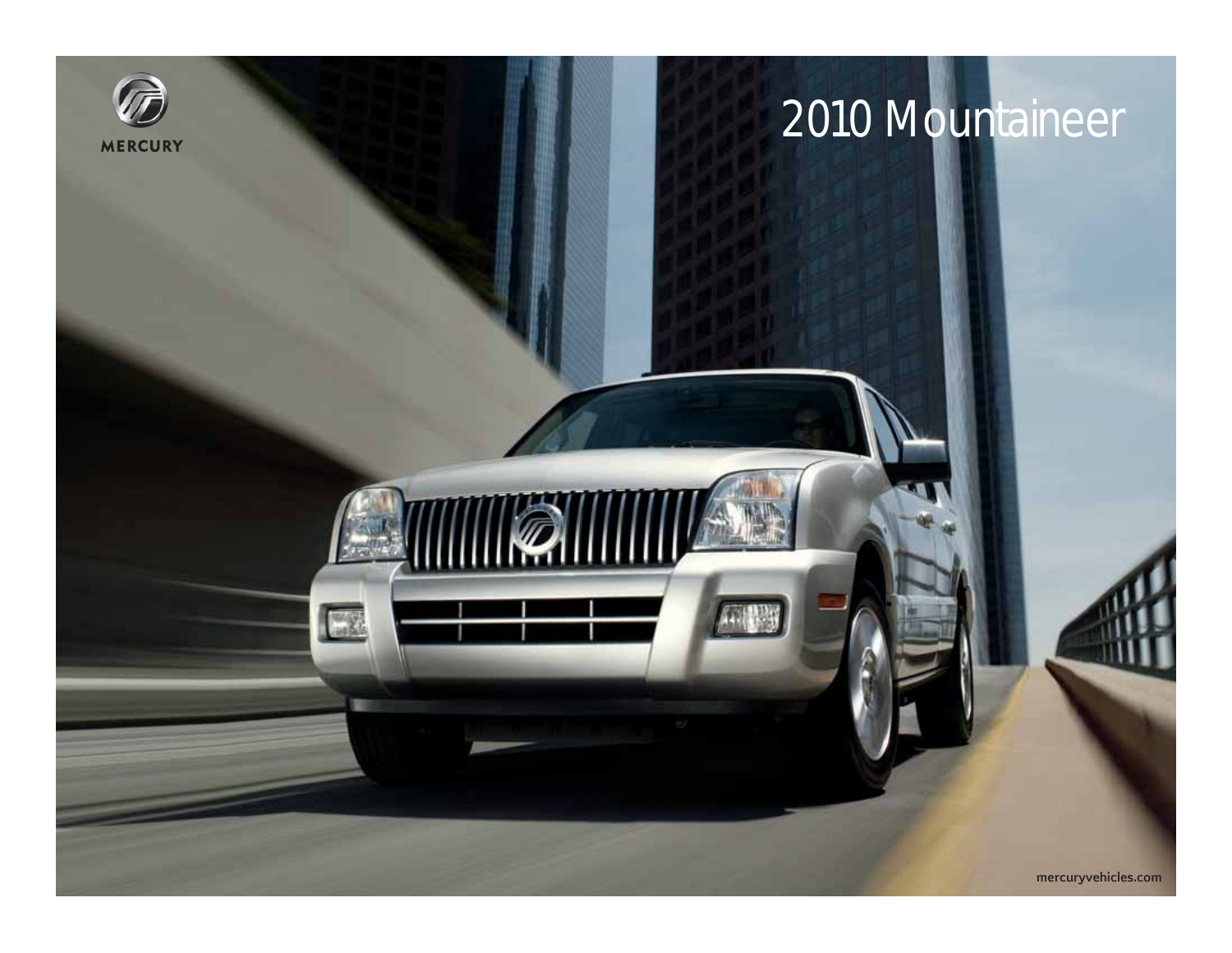



### Powerfully poised.

**Strength.** A 4.6L 3-valve V-8 engine, available on Mountaineer Premier, supplies 292 hp and 315 lb.-ft. of torque. It's matched to a first-in-class,' smooth-shifting 6-speed automatic transmission to make the most of the V-8's wide powerband, all while delivering up to 19 mpg.<sup>2</sup>

**Thrift.** The standard 4.0L V-6 engine on Mountaineer and Mountaineer Premier is teamed with a wideratio 5-speed automatic transmission. With 210 hp and 254 lb.-ft. of torque, this clean-burning engine even meets strict Ultra Low Emissions Vehicle II (ULEV II) standards.<sup>3</sup>

**Grace.** Mountaineer's 4-wheel independent suspension delivers a refined connection to the road. Heightening that connectivity is an available full-time All-Wheel-Drive (AWD) system. This smart system adapts to changing road and weather conditions as they occur, instantly transferring power to the axle with the best grip to help really hold the road. For added confidence while towing, standard Trailer Sway Control works with AdvanceTrac® with RSC® (Roll Stability Control™) to help keep your Mountaineer and trailer on your intended path.<sup>4</sup>

In the 2010 Mercury Mountaineer, quiet power is backed by impressive poise.

<sup>1</sup>Truck-Based Midsize SUV class. <sup>2</sup> 2009 EPA-estimated 14 mpg city/19 hwy. with 4.6L engine on AWD. <sup>3</sup> ULEV II is a rating approved by the California Air Resources Board. Vehicles sold in federally regulated states meet the Environmental Protection Agency's Tier 2/Bin (5) emissions standards. <sup>4</sup> Remember that even advanced technology cannot overcome the laws of physics. It's always possible to lose control of a vehicle due to inappropriate driver input for the conditions.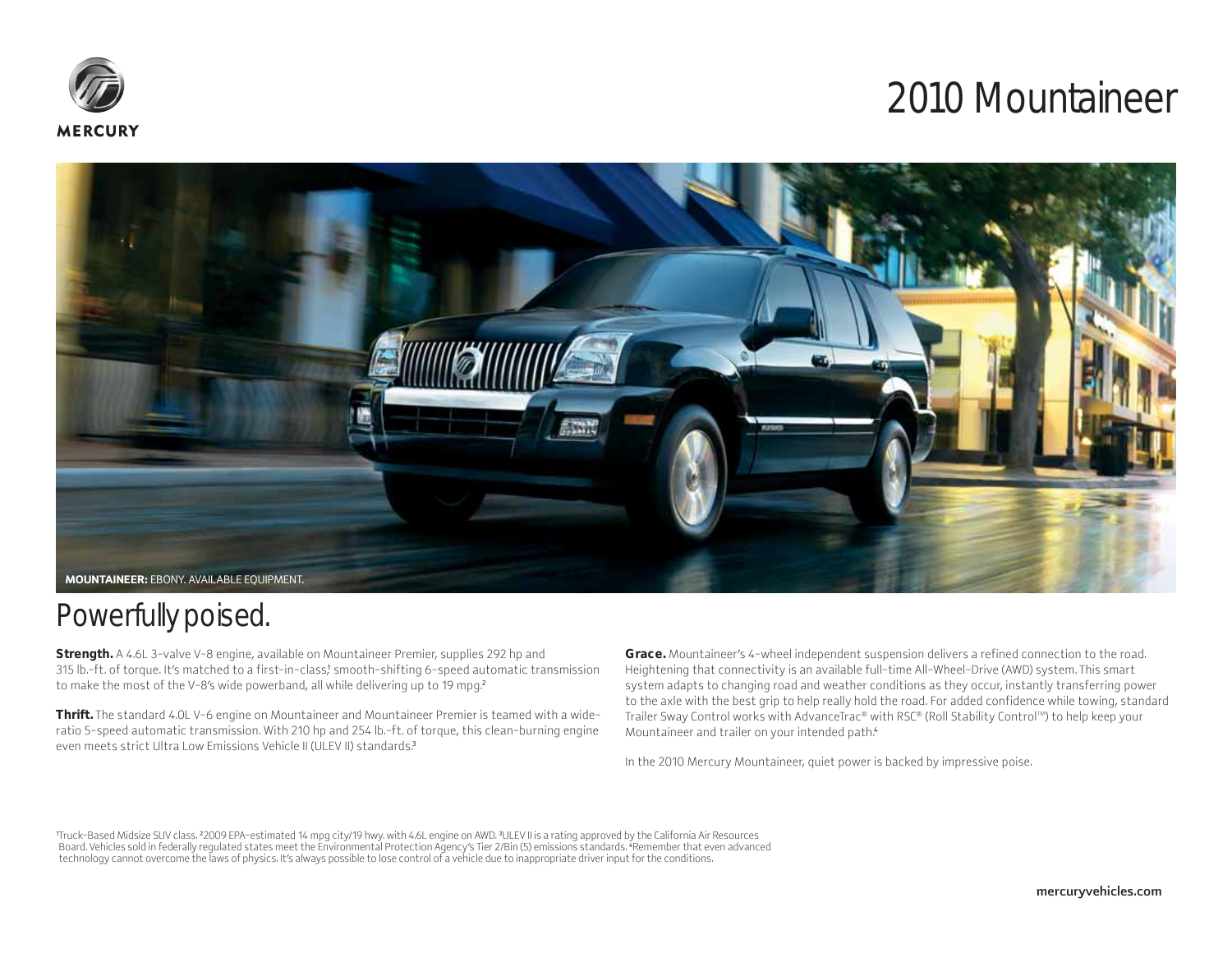



### Quietly confident.

**Interior Arrangements.** Select from a range of available interior trims, such as these leathertrimmed seats with perforated inserts<sup>1</sup> in Charcoal Black. Choose seating for 5, 6 or 7 passengers, depending on the model. A manual-fold 3rd-row seat is standard on Premier and optional on Mountaineer. The handy, first-in-class PowerFold® 3rd-row seat is optional on Premier.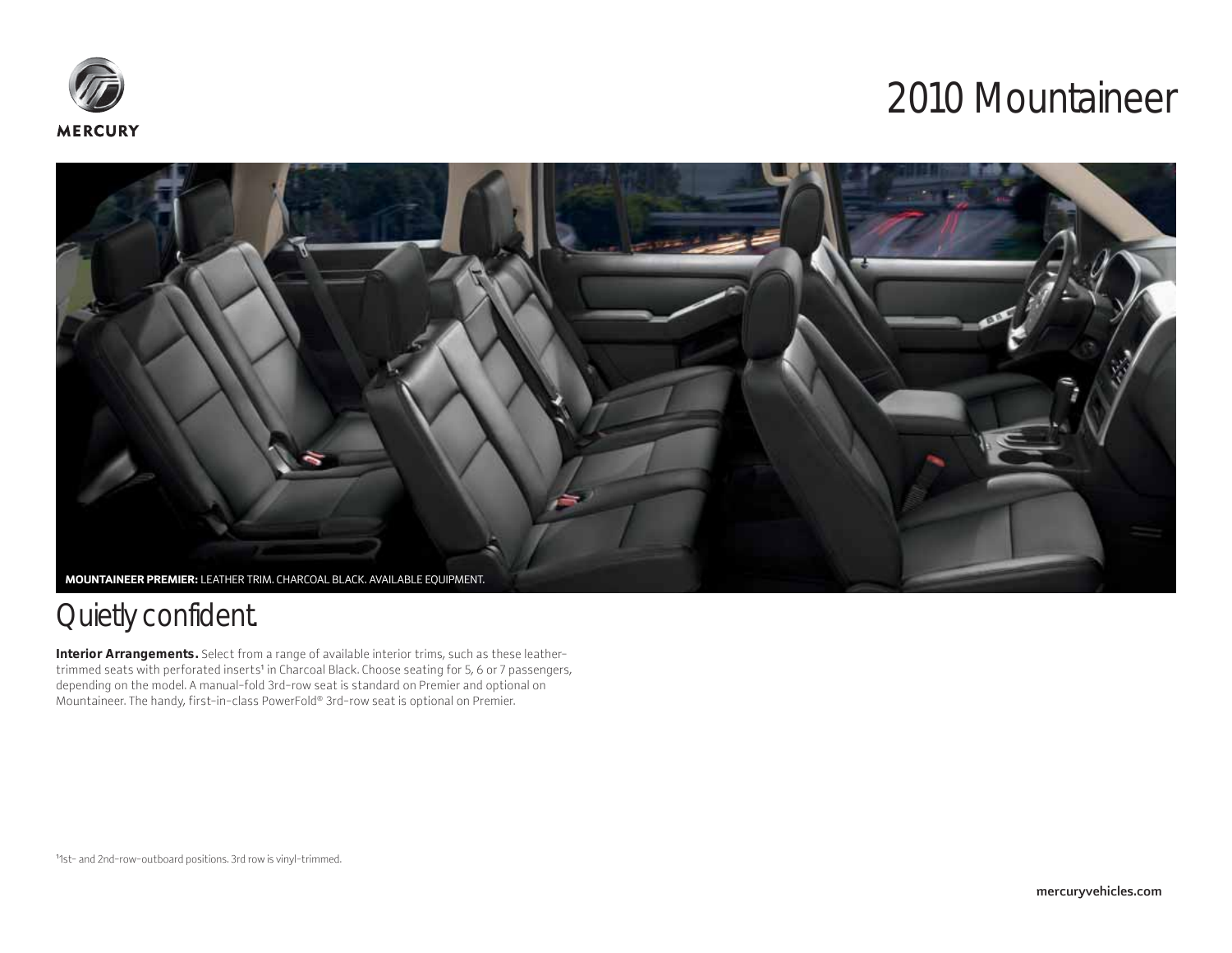

### Simply high-tech.

### Voice-Activated Navigation with SIRIUS Travel Link.<sup>™</sup>

Check movie listings and showtimes. See if an accident lies ahead. Find the cheapest fuel. Handle all this and more from the 6.5" screen of the available Navigation System – thanks to Mountaineer's class-exclusive SIRIUS Travel Link with introductory 6-month subscription.<sup>1</sup> Get real-time traffic updates. See current and forecasted weather. Even check the scores of your favorite teams. This information-rich data stream only enhances an easy-to-use voice-activated Navigation System that plots your course as soon as you state your destination. It calls out turn-by-turn directions in Route Guidance mode. A bird's-eye view includes major landmarks for additional reference. And with nearly 10 gigabytes of hard drive storage, you can also store photos and rip entire CDs or just your favorite songs (up to 2400 of them). This multifunctional system even lets you watch DVDs on-screen when in "Park." That's one powerful driving companion.

**SIRIUS® Satellite Radio.** With over 130 channels of crystal clear, digital-quality sound, available SIRIUS Satellite Radio<sup>1</sup> offers an amazing range of 100% commercial-free music, plus sports, news, talk and entertainment – and includes a 6-month trial subscription to the SIRIUS service.

**New Mercury SYNC® with Traffic, Directions and** 

**Information.** Our available Mercury SYNC system works with your Bluetooth®-enabled mobile phone to make calls, and your digital media player or thumb drive to play music – all with the touch of a button or a voice command.<sup>2</sup> And 911 Assist<sup>™</sup> can make an emergency call from your phone if any airbag has deployed.<sup>3</sup> This latest version of Mercury SYNC includes these convenient Driver Services:

- Turn-by-turn directions<sup>4</sup>
- Business searches<sup>4</sup>
- Real-time weather and traffic<sup>4</sup>
- Personalized business, sports and entertainment news, and more<sup>4</sup>
- Vehicle Health Reports

For more details, visit SyncMyRide.com.



1 Real-time traffic monitoring available in select markets. Some features are unavailable while driving. Service only available in the 48 contiguous United States and the District of Columbia. <sup>2</sup>Driving while distracted can result in loss of vehicle control. Only use mobile phones and other devices, even with voice commands, when it<br>is safe to do so. <sup>3</sup>The vehicle's electrical system operating for 911 Assist to function properly. These systems may become damaged in a crash. The paired mobile phone must be turned on, connected to SYNC, and the 911 Assist feature enabled in order for 911 to be dialed. <sup>4</sup>SYNC with Traffic, Directions and Information available Summer 2009. These SYNC services not available with SIRIUS Travel Link or Navigation System. See your dealer for details.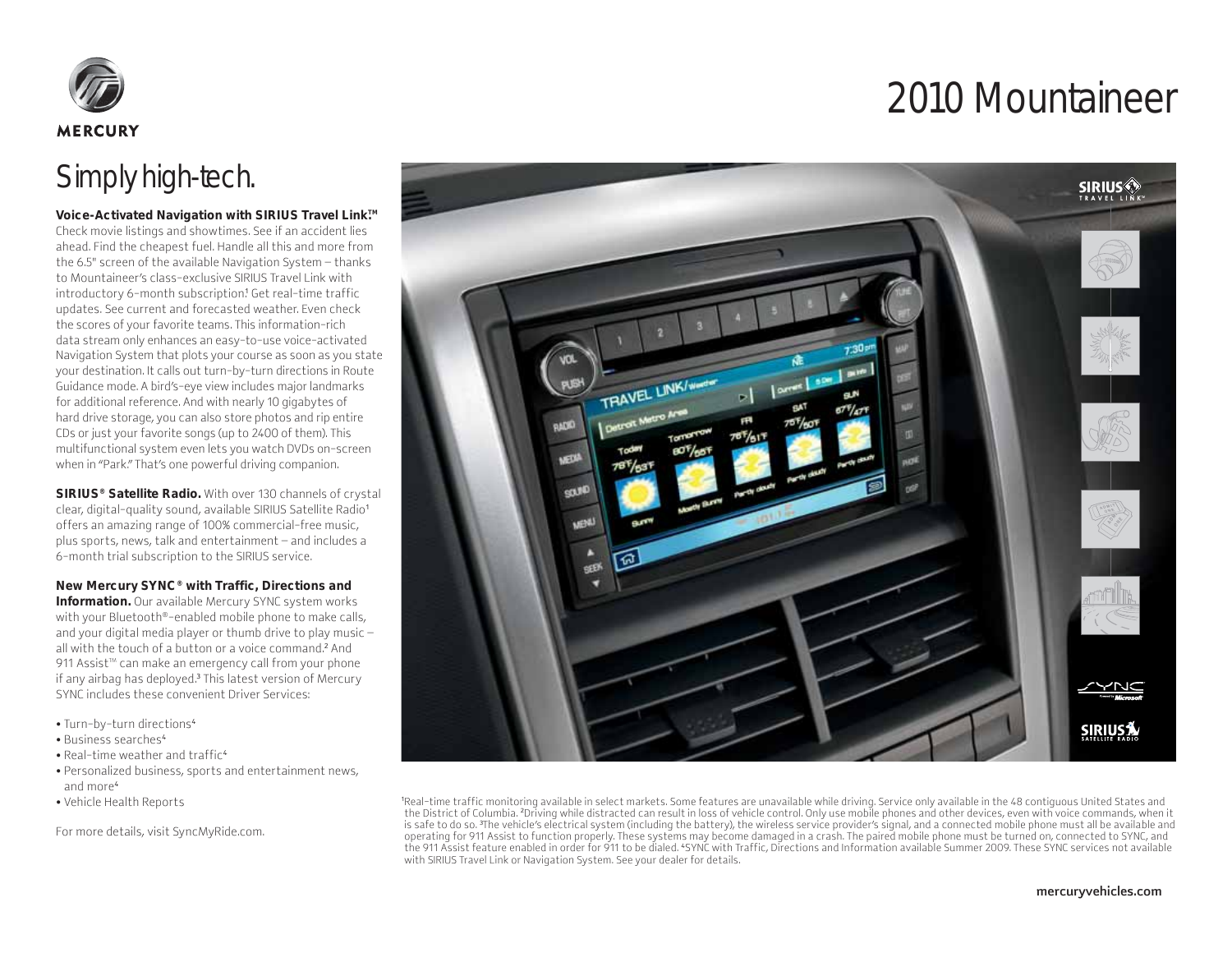



### Carefully protective.

AdvanceTrac® with RSC® (Roll Stability Control™). Standard on every Mountaineer, this is the industry's only stability control system with 2 gyroscopic sensors, one of which is a unique vehicle-roll motion sensor that directly measures the roll rate 100 times every second. Working in conjunction with the Anti-lock Brake System (ABS), traction control and yaw control, AdvanceTrac with RSC<sup>1</sup> uses the roll rate and other information to automatically determine when and how it will apply individual brakes and modify engine power to help keep all 4 wheels firmly planted. Not available on any of Mountaineer's competitors, this system really proves its worth when you have to make an emergency maneuver; drive on slippery surfaces; or travel on uneven surfaces, such as in construction zones.

**Airbags = 2+2+2.** The Intelligent Safety System™ deploys 2 front airbags that use adaptive venting technology to help tailor airbag power to occupant size and needs. Additionally, 2 front-seat side airbags help provide an extra measure of chest protection for the driver and front passenger in certain side-impact events. And our standard Safety Canopy® System features 2 large, side-curtain airbags that help enhance protection for outboard-seated occupants in the 1st and 2nd rows.

**SOS Post-Crash Alert System.™** Peace of mind comes from the SOS Post-Crash Alert System,<sup>2</sup> designed to make Mountaineer easier to see and hear after an accident in which any airbag has deployed or a safety belt pretensioner has activated. If either of these occurs, the system automatically sounds the horn and flashes the hazard lights so that you and your passengers may be more easily located.

1 Remember that even advanced technology cannot overcome the laws of physics. It's always possible to lose control of a vehicle due to inappropriate driver input for the conditions. 2SOS hardware may become damaged or the battery may lose power in a crash, which could prevent operation. Not all crashes will activate an airbag or safety belt pretensioner.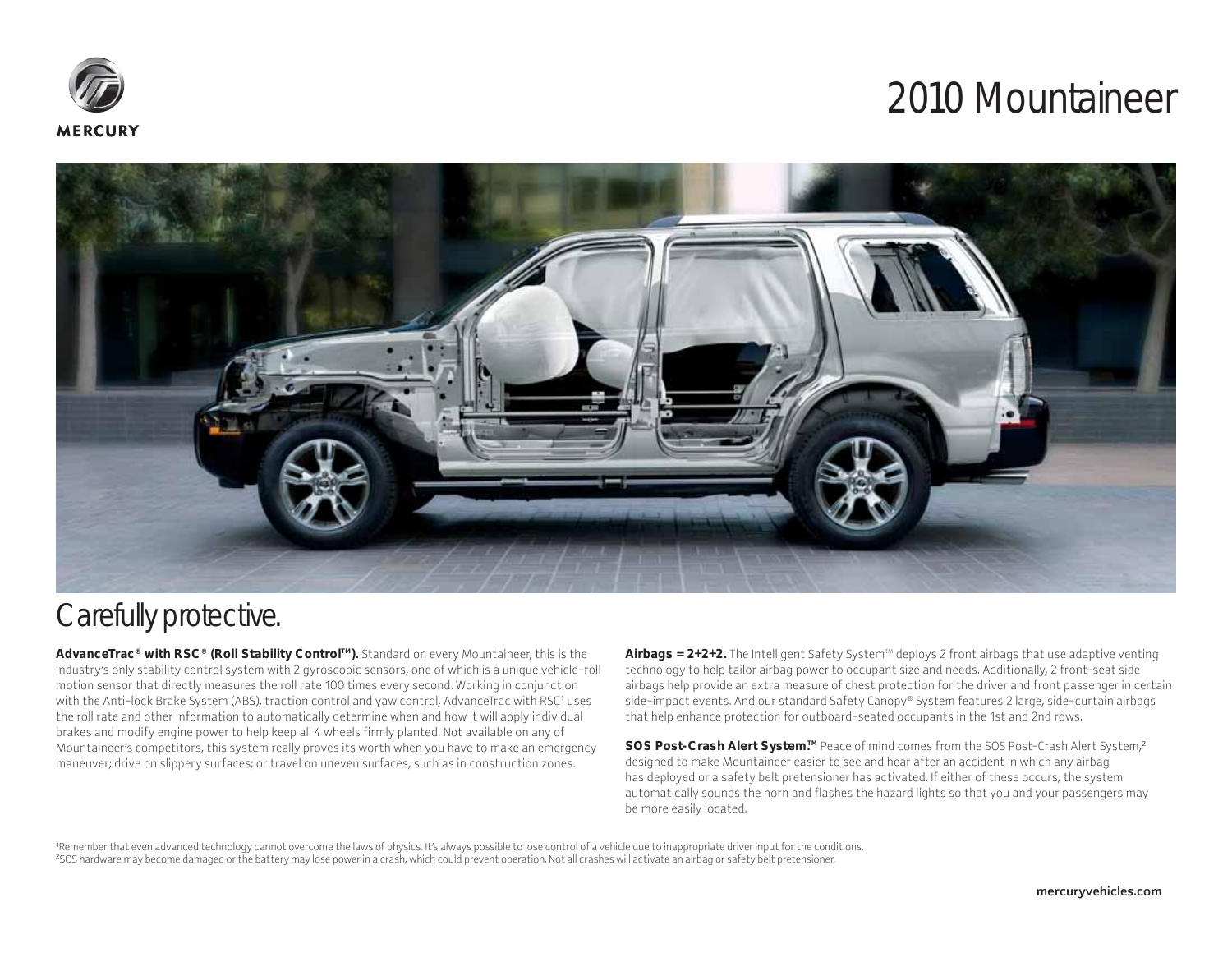

### Generously optioned.



**Illumination.** Tri-color taillamps with satin-aluminum surrounds grace the back of every Mountaineer.



**Manipulation.** The first-in-class PowerFold® 3rd-row 50/50 split bench seat is optional on Premier. Just a push of the buttons quickly and easily opens up 43.9 cu. ft. of cargo space behind the 2nd row.



**Automation.** Available power-deployable running boards automatically slide out to graciously help you down to the pavement. The available Reverse Sensing System can alert you to certain objects within 6' of the rear bumper as you slowly back into a parking space or out of your driveway.



**Adaptation.** Fold all the seats behind the 1st row, and 7-passenger models hold up to 83.7 cu. ft. of gear. 5-passenger models hold up to 85.8 cu. ft.



**Jubilation.** With a standard audio input jack inside the front center floor console, your digital music library has wheels. Connect your media player and broadcast your favorite tunes, audiobooks or podcasts through the speakers. With the available Premium Sound System, there are 7 strategically placed speakers (8" subwoofer included), as well as a 6-disc CD changer and 290 watts of maximum power for rich, clear sound.



**Inspiration.** Keep rear-seat passengers happy with the available Rear-Seat DVD Entertainment System. It includes an 8" LCD screen, 2 sets of wireless headphones and a remote control.



**Accommodation.** These power features let you feel just right behind the wheel. Available power-adjustable pedals have memory that allows you to store and recall settings for 2 different drivers. Available heated, leather-trimmed front seats help keep the chill away.



**MOUNTAINEER AVAILABLE ACCESSORIES**

Garmin is a registered trademark of Garmin Ltd.



Accessories and to buy them online, visit mercuryaccessories.com.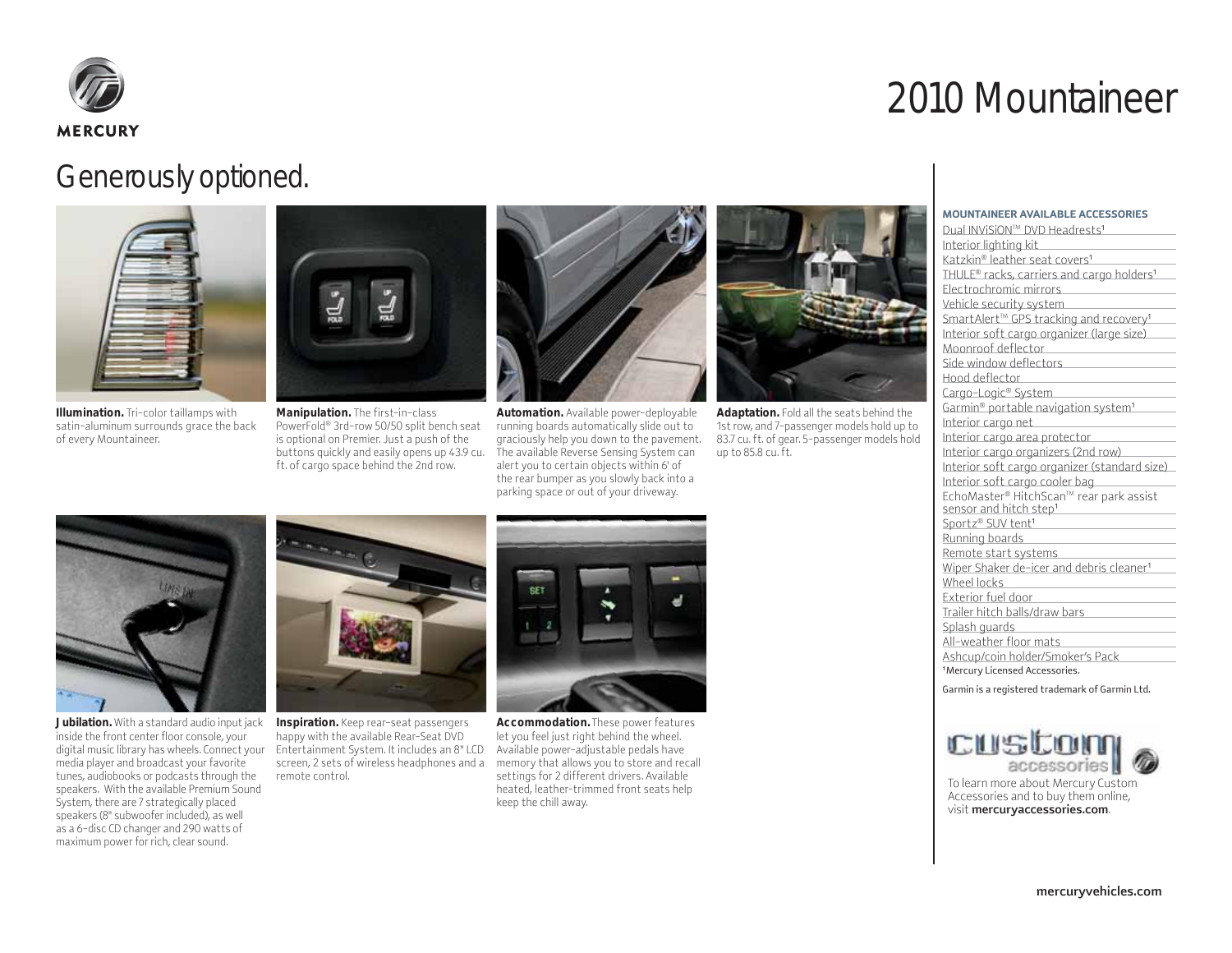

#### **Specifications**

**DIMENSIONS** (1st/2nd/3rd row) Wheelbase 113.7" Length 193.5" Width (excl. mirrors) 73.5" Height (with options) 72.8" Minimum running ground clearance 8.7" Head room 39.8"/38.7"/37.4" Shoulder room 59.0"/58.9"/53.1" Hip room 55.4"/55.5"/45.3" Leg room 42.4"/36.9"/34.9"

#### **CAPACITIES**

Cargo volume, 5-passenger (behind 1st/2nd row) 85.8/45.1 cu. ft.

Cargo volume, 7-passenger (behind 1st/2nd/3rd row) 83.7/43.9/13.6 cu. ft.

Axle ratio 3.55:1 standard; 3.73:1 optional (required and only available on 4.0L V-6 with Trailer Tow Upgrade Package)

#### **V-6 TOWING**

4x2 standard 3500 lbs. AWD standard 3500 lbs. 4x2 optional 5305 lbs.<sup>1</sup> AWD optional 5000 lbs.<sup>1</sup>

#### **V-8 TOWING**

AWD standard 3500 lbs. AWD optional 7040 lbs.<sup>1</sup>

#### **HORSEPOWER, TORQUE AND EPA-ESTIMATED FUEL ECONOMY2**

#### **4.0L SOHC V-6**

Horsepower 210 @ 5100 rpm Torque 254 lb.-ft. @ 3700 rpm 14 mpg city/20 hwy. (RWD) 13 mpg city/19 hwy. (AWD)

#### **4.6L SOHC V-8**

Horsepower 292 @ 5700 rpm Torque 315 lb.-ft. @ 4000 rpm 14 mpg city/19 hwy. (AWD)

### **STANDARD FEATURES**

**POWERTRAIN/FUNCTIONALITY** 4.0L 2-valve V-6 engine with 5-speed automatic transmission 4-wheel disc Anti-lock Brake System (ABS)

Class II trailer hitch receiver with 4-pin electrical connector and 3500-lb. towing capacity

Front and rear independent suspensions Rear-wheel drive (4x2)

#### **EXTERIOR**

Easy Fuel™ capless fuel filler Fog lamps Intermittent rear wiper with washer Privacy glass for rear doors, rear quarter windows and liftgate window Roof-rail crossbars (Black) Solar-tinted windshield and front door glass Speed-sensitive, intermittent windshield wipers **INTERIOR** 4-line message center with compass, trip computer, mpg calculator and other information

#### Auto-dimming rearview mirror

Color-keyed, leather-wrapped steering wheel with cruise and secondary audio controls

Illuminated visor vanity mirrors

Overhead console includes 2 map lights with dome function, sunglasses holder and garage door opener holder (except when auxiliary rear climate control or power moonroof is ordered)

Power door locks and windows with one-touch-up/-down driver-window feature Tilt steering column

#### **STANDARD FEATURES**

#### **SECURITY/SAFETY**

Intelligent Safety System™ for driver and front passenger includes front airbags<sup>3</sup> with adaptive venting and airbag inflators, safety belt pretensioners, adaptive load-limiting safety belt retractors, safety belt usage sensors, driver-seat position sensor, crash severity sensor, restraint control module, 5-level front-passenger seat occupant-classification sensor, and adaptive-load steering column

3-point safety belts for all seating positions

AdvanceTrac® with RSC® (Roll Stability Control™)

#### Front-seat side airbags<sup>3</sup>

Lower anchors and tether anchors for child-safety seats (LATCH) for all 2nd-row seating positions (tether anchor for 3rd-row center position when equipped with 3rd row) Remote keyless entry with integrated keyhead transmitter remotes (2)

Safety Canopy® System with side-curtain airbags<sup>3</sup> for

1st- and 2nd-row-outboard passengers, with rollover sensor

SecuriCode™ keyless-entry keypad

SecuriLock® passive anti-theft ignition system

SOS Post-Crash Alert System™

Tire Pressure Monitoring System (excludes spare)

<sup>1</sup> When equipped with Trailer Tow Upgrade Package. <sup>2</sup>EPA fuel economy is based on 2009 rating. <sup>3</sup>Always wear your safety belt and secure children in the rear seat.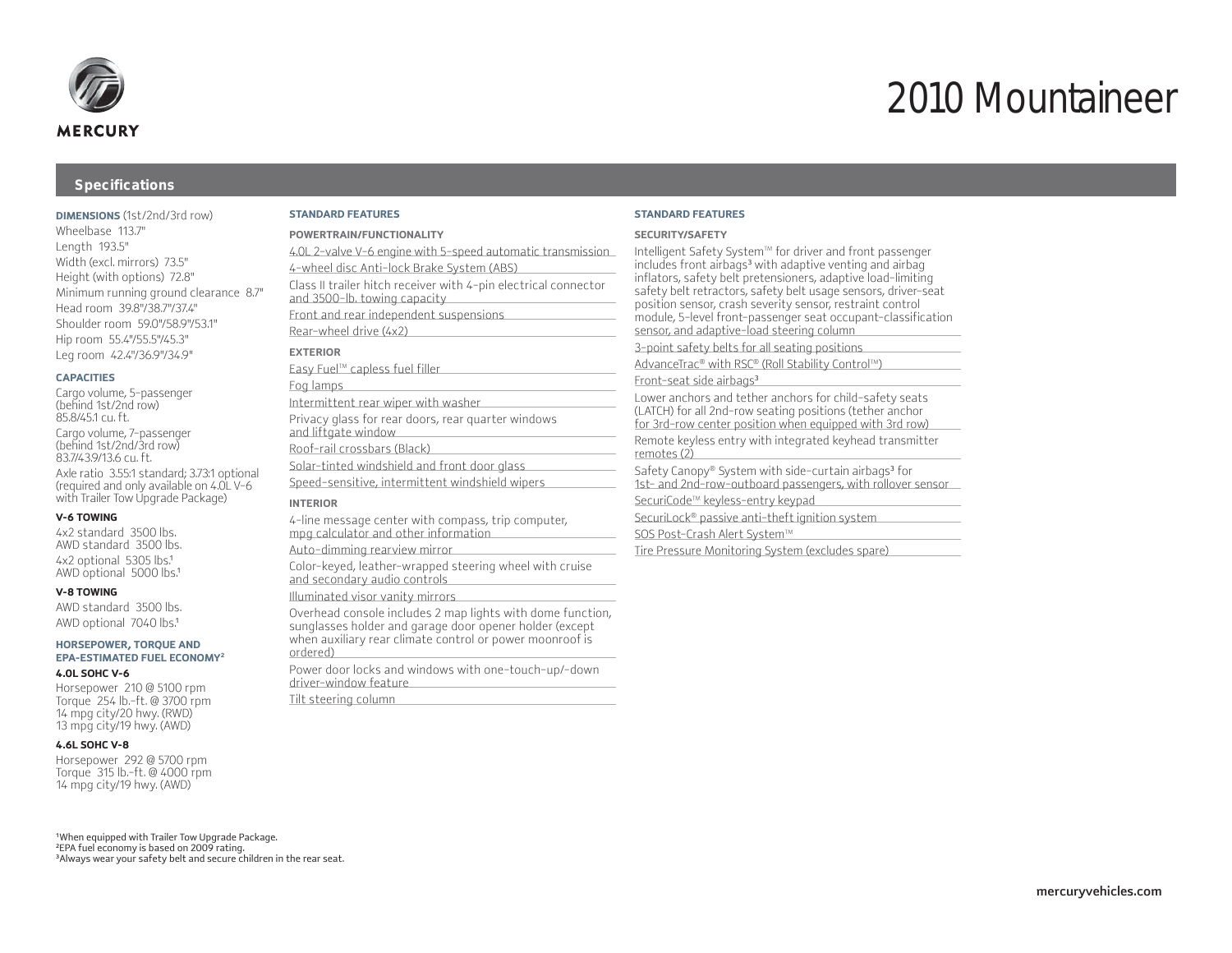

#### **Specifications**

#### **MOUNTAINEER – Rapid Spec 100A**

*Includes all standard features, plus:* 17" machined-aluminum wheels with P245/65R17 all-terrain

BSW tires Power, heated sideview mirrors with body-color caps and security approach lamps

Roof side rails (Black)

1st-row cloth bucket seats with 6-way power driver seat,

including manual lumbar and recline 2nd-row cloth fold-flat 60/40 split-folding bench seat

Air conditioning

Premium AM/FM stereo/single-CD player with MP3 capability and audio input jack (located in front center floor console)

**AVAILABLE OPTION GROUPS**

**Rapid Spec 101A – 5-Passenger Value Package** includes Mercury SYNC® voice-activated, in-vehicle communications and entertainment system; SIRIUS Satellite Radio; 1st-row leather-trimmed, heated bucket seats with 10-way power driver seat including power lumbar, recline and memory, and 6-way power passenger seat with manual lumbar; 2nd-row leather-trimmed fold-flat 60/40 split-folding bench seat; Dual-zone Electronic Automatic Temperature Control; step bars; Reverse Sensing System and power-adjustable pedals with memory

#### **Rapid Spec 102A – 7-Passenger Value Package** includes Mercury SYNC; SIRIUS Satellite Radio; 1st-row leather-trimmed,

heated bucket seats with 10-way power driver seat including power lumbar, recline and memory, and 6-way power passenger seat with manual lumbar; 2nd-row leather-trimmed fold-flat 60/40 split-folding bench seat; Dual-zone Electronic Automatic Temperature Control; step bars; Reverse Sensing System; power-adjustable pedals with memory; 3rd-row vinyltrimmed manual-fold 50/50 split bench seat and auxiliary rear climate controls

#### **AVAILABLE OPTIONS AND PACKAGES**

Full-time All-Wheel-Drive (AWD) system

Power moonroof with mini-overhead console<sup>1</sup>

**Trailer Tow Upgrade Package** includes Class III/IV hitch

receiver with 4-/7-pin connectors

1 Requires Rapid Spec 101A or 102A.

#### **MOUNTAINEER PREMIER – Rapid Spec 200A**

*Includes all standard features on Mountaineer, plus:* 18" satin-aluminum chrome-clad wheels with P235/65R18 all-season BSW tires Color-keyed step bars Satin-aluminum roof side rails, sideview mirror caps and exhaust tip Power moonroof with mini-overhead console Universal Garage Door Opener Reverse Sensing System

1st-row leather-trimmed, heated bucket seats with perforated inserts, 10-way power driver seat with memory, and 6-way power passenger seat

2nd-row leather-trimmed fold-flat 60/40 split-folding bench seat with perforated inserts

3rd-row vinyl-trimmed manual-fold 50/50 split bench seat Power-adjustable pedals with memory

Dual-zone Electronic Automatic Temperature Control

Premium Sound System with AM/FM stereo/6-disc in-dash CD changer with MP3 capability, a subwoofer and 190 watts of peak output

Mercury SYNC voice-activated, in-vehicle communications and entertainment system

SIRIUS Satellite Radio (with introductory 6-month subscription)

#### **AVAILABLE OPTION GROUP**

**Rapid Spec 201A –** Voice-activated Navigation System with nearly 10-gigabyte hard drive, single-disc Premium Sound nearly to gigabyte hard arrvey single alse Fremiam sourch System, and SIRIUS Travel Link™ services with 6-month introductory subscription; and 3rd-row vinyl-trimmed PowerFold® 50/50 split bench seat

#### **AVAILABLE OPTIONS AND PACKAGES**

4.6L 3-valve V-8 engine with 6-speed automatic transmission (available only with AWD)

20" polished-aluminum wheels with P255/50R20 all-season BSW tires

3rd-row vinyl-trimmed PowerFold 50/50 split bench seat Full-time All-Wheel-Drive (AWD) system

Power-deployable running boards<sup>2</sup>

Quad bucket seating with recline-and-fold feature, plus 2nd-row center floor console with 2 cupholders<sup>2</sup>

**Rear-Seat DVD Entertainment System Package** includes overhead DVD player with 8" pull-down LCD screen, 2 sets of wireless headphones and a remote control

#### **Trailer Tow Upgrade Package**

<sup>2</sup>Requires Rapid Spec 201A.

Get the ride you want. Whether you plan to lease or finance, you'll find the choices that are right for you at Ford Credit. Ask your Lincoln Mercury Dealer for details or check us out at fordcredit.com.

Ford Motor Company Insurance Services Get Ford Motor Company quality in your auto insurance. Our program offers industry-leading benefits and competitive rates. Call 1.877.367.3847, or visit us at fordvip.com for a no-obligation quote. Insurance offered by American Road Services Company (in CA, American Road Insurance Agency), a licensed agency and subsidiary of Ford Motor Company.

Ford Extended Service Plan For a purchase or lease, the Ford Extended Service Plan (ESP) gives you "Peace-of-Mind" protection designed to cover key vehicle components and protect you from the cost of unexpected repairs. Ask your dealer for a Ford ESP, the only service contract backed exclusively by Ford and honored at all Ford Lincoln Mercury dealerships.

Peace of mind comes from a 3-year/36,000-mile bumper-to-bumper New Vehicle Limited Warranty that covers repair, replacement or adjustment of parts at no additional cost, as well as a 5-year/60,000-mile powertrain limited warranty which features no deductible and is fully transferable. Roadside Assistance for 5 years or 60,000 miles provides the security of knowing that help may be only a phone call away should you run out of fuel, lock yourself out of the vehicle or need towing. Your Lincoln Mercury Dealer will provide complete details.

Custom Accessories Genuine Mercury Accessories will be warranted for whichever provides you the greatest benefit: 12 months or 12,000 miles (whichever occurs first), or the remainder of your Bumper-to-Bumper 3-year/36,000-mile New Vehicle Limited Warranty. Contact your local Lincoln Mercury Dealer for details and a copy of the limited warranty. Mercury Licensed Accessories (MLA) are warranted by the accessory manufacturer's warranty. Contact your Lincoln Mercury Dealer for details regarding the manufacturer's limited warranty and/or a copy of the MLA product limited warranty offered by the accessory manufacturer.

Comparisons based on 2009 competitive models (Truck-Based Midsize SUV class), publicly available information and Ford certification data at time of release. Some features discussed may be optional. Vehicles shown may contain optional equipment. Features shown may be offered only in combination with other options or subject to additional ordering requirements or limitations. Dimensions shown may vary due to optional features and/or production variability. Following the release of this PDF, certain changes in standard equipment, options and the like, or product delays may have occurred which would not be included in these pages. Your Lincoln Mercury Dealer is the best source for up-to-date information. Lincoln Mercury reserves the right to change product specifications at any time without incurring obligations.

SIRIUS is a registered trademark of SIRIUS XM Radio Inc. Subscriptions governed by SIRIUS Terms and Conditions at sirius.com/serviceterms. Realtime traffic monitoring available in select markets. Some features are unavailable while driving. Service only available in the 48 contiguous United States and the District of Columbia

©2009 Lincoln Mercury, Ford Motor Company

10MMTRWEBPDF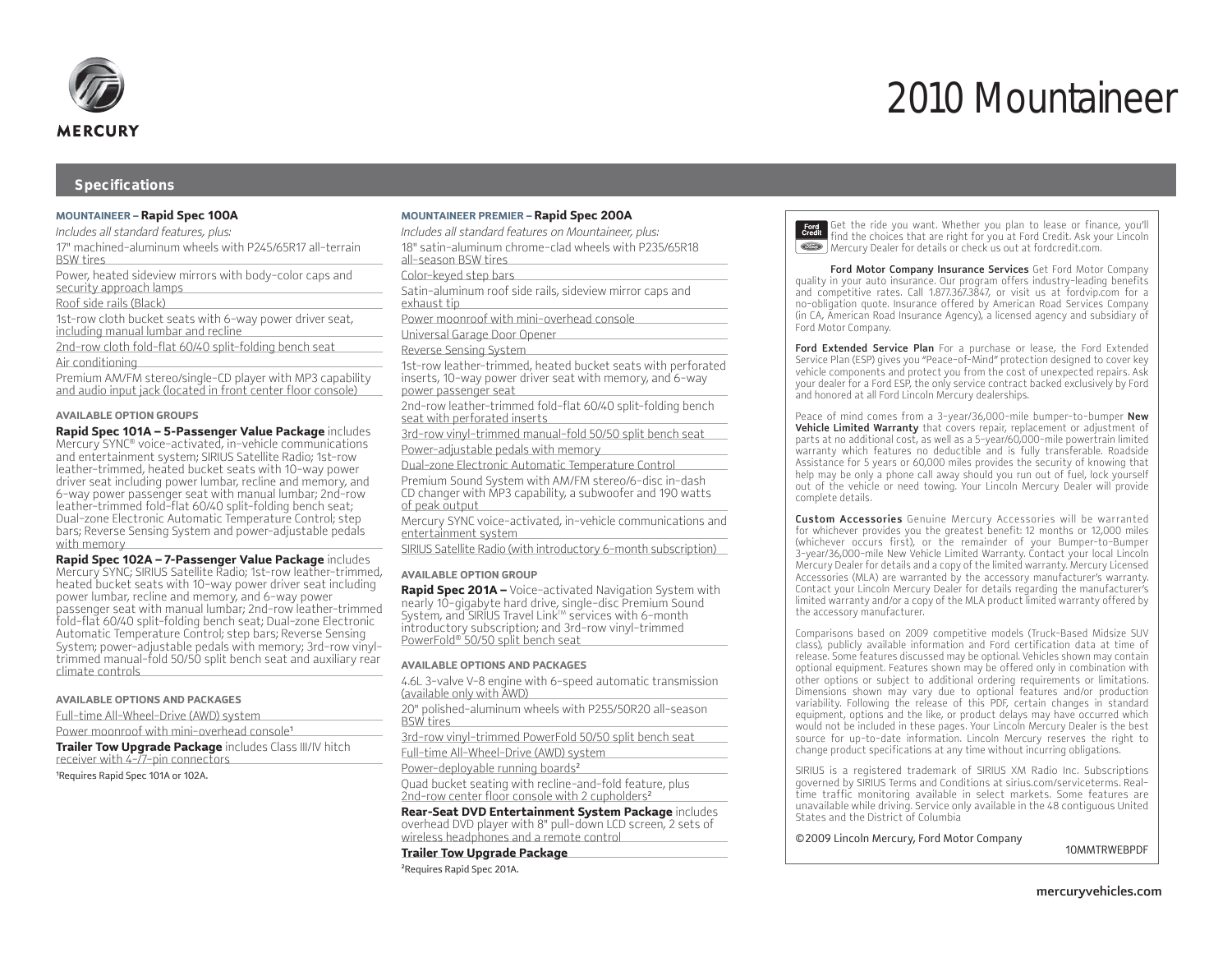



Colors are representative only.

mercuryvehicles.com